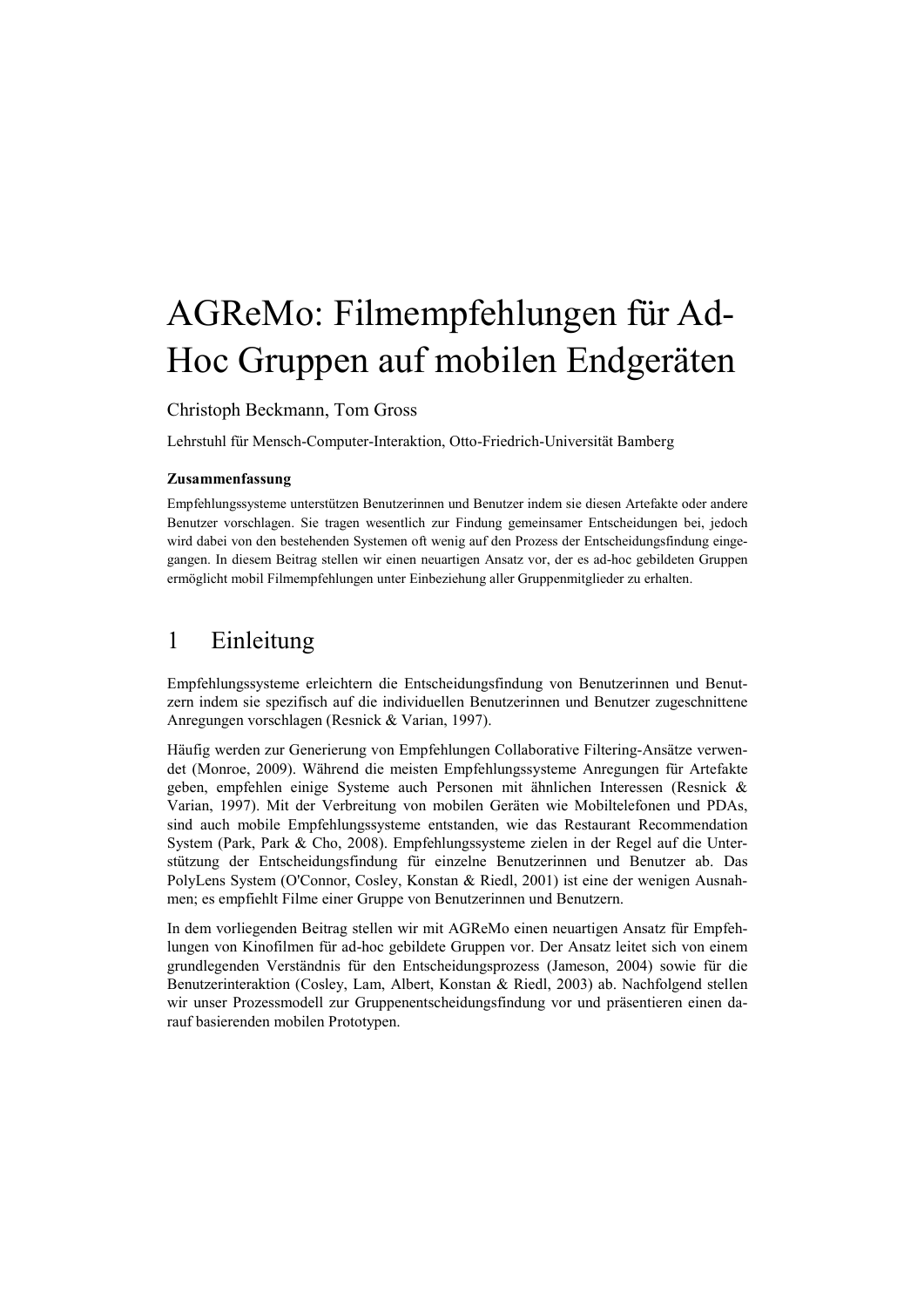#### $\overline{2}$ AGReMo

Ad-hoc Group Recommendation Mobile (AGReMo) hat das Ziel, Gruppen von Personen, welche sich spontan bilden können, sich also nicht vorher kennen müssen und auch kein Vorwissen über aktuelle Kinofilme brauchen, mittels eines einfachen Prozessmodells und einer leicht zu bedienenden mobilen Anwendung im Entscheidungsprozess der Filmauswahl zu unterstützen.

Das AGReMo Prozessmodell folgt drei Phasen: Vorbereitung, Entscheidung und Handlung (siehe Abbildung 1).



Abbildung 1: Das AGReMo Prozessmodell.

Die Gruppe startet mit der Vorbereitungsphase, in der die Präferenzen festgelegt werden. Bevor sich die Gruppe trifft, erstellen die Benutzerinnen und Benutzer ein persönliches Profil, indem sie individuell Filme, die sie bereits gesehen haben, bewerten - idealerweise immer im Anschluss an den Kinobesuch. Daraus werden die individuellen Benutzerprofile generiert. Wenn sich die Gruppe trifft, wird über einen Agenten oder eine Agentin abgestimmt, welche die Festlegung der Gruppenpräferenzen moderiert und im System erfasst. Die Gruppenpräferenzen umfassen essentielle Attribute (z.B.: Gruppenmitglieder, Stimmgewichte, Zeitpunkt des geplanten Filmbesuchs) sowie optionale Attribute (z.B.: kann eine standortbezogene Vorauswahl von Kinos oder Filmen getroffen werden). Die Vorbereitungsphase endet mit der Anfrage für eine Filmempfehlung.

Die *Entscheidungsphase* zielt auf eine Einigung der Gruppenmitglieder auf eine Empfehlung ab. Zur Zusammenführung der spezifischen Vorhersagen zu einer Gesamtempfehlung wird eine Social-Value-Funktion (O'Connor et al., 2001), welche die maximale Frustration unter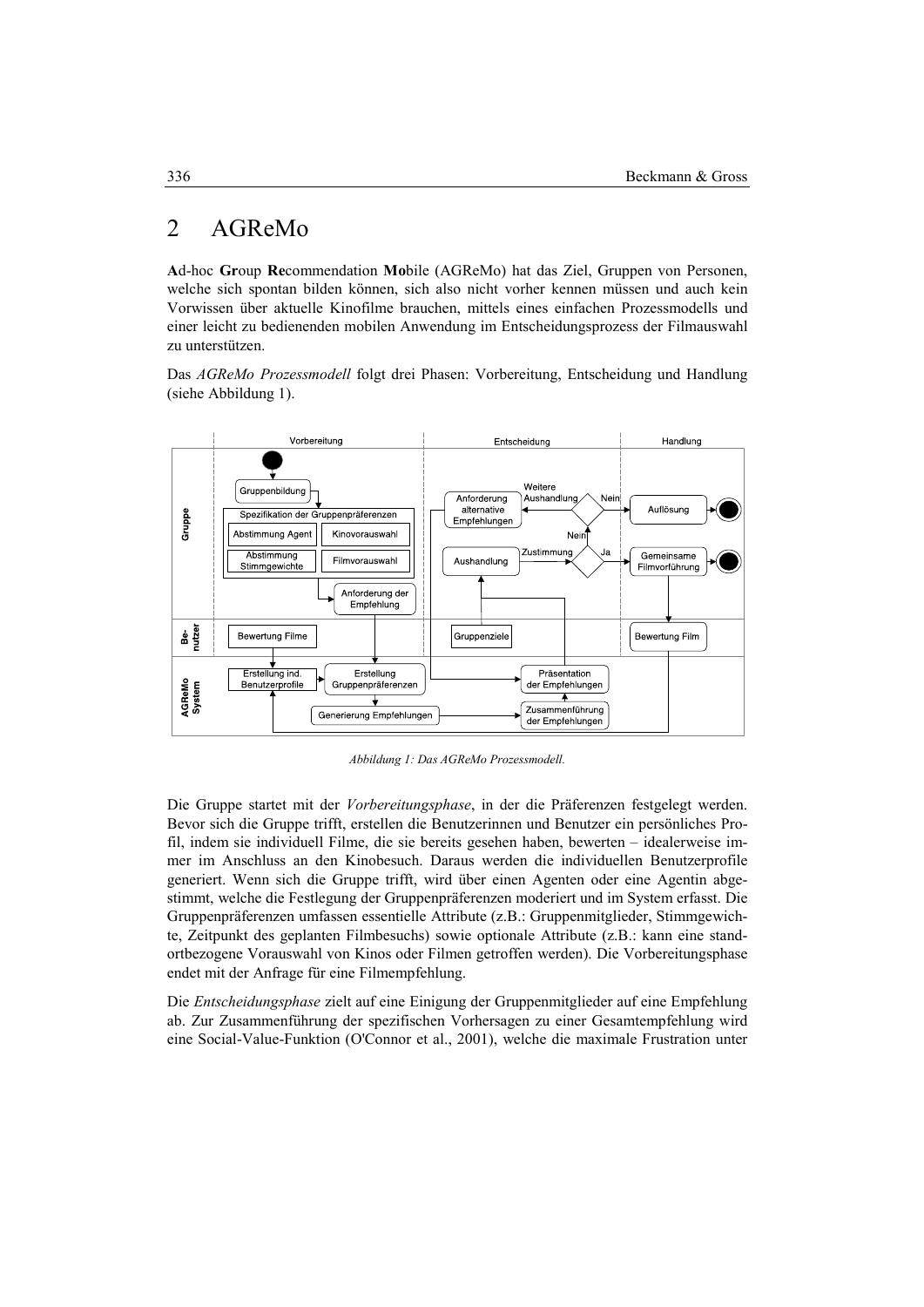den Gruppenmitgliedern minimiert (MaxMin), genutzt. Dazu wird der Film  $m_i$  aus allen Filmen M als Top-Empfehlung vorgeschlagen, dessen Gruppenvorhersagewert der Gruppe U maximal ist. Der Gruppenvorhersagewert berechnet sich als Maximum der minimalen individuellen Benutzervorhersagewerte  $p(u_i, m_j)$  für jeden Film  $m_i$  und wird mit dem reziproken individuellen Stimmgewichten  $W_{u}$  multipliziert:

 $\underset{m_j \in M}{\text{argmax}} \Big\{\!\!\min_{u_i \in U}\!\!\left(\!\textbf{w}_{u_i}^{\text{-1}}\!\!,\!\textbf{q}(u_i\!,\!m_j)\!\right)\!\!\Big\}$ 

Die Gruppe erhält dann die Top-Filmempfehlung einschließlich weiterer Informationen sowie einer Begründung.

In der finalen *Handlungsphase* einigt sich die Gruppe entweder darauf, diesen Film anzuschauen oder löst sich auf. Später, nach dem Film, können die Gruppenmitglieder den Film bewerten.

Die AGReMo Mobile App ist eine Apple iPhone Anwendung. Zu Beginn des neuen Empfehlungsprozesses gibt die Agentin die essentiellen und optionalen Attribute auf einer Bild-



Abbildung 2: Screenshots der AGReMo Mobile App

schirm-Seite ein. Dann wählt die Agentin die Gruppenmitglieder aus der Freundesliste aus (siehe Abbildung 2 links). Ein Knopf am unteren Ende der Ansicht ermöglicht das Abschließen der Vorbereitungsphase.

Das System generiert die Empfehlungen und es werden die Top-Empfehlung zusammen mit kurzen Erläuterungen vorgestellt (siehe Abbildung 2 rechts). Auf Wunsch können weitere Empfehlungen für die Gruppe ange-

fordert sowie alle verfügbaren Erklärungen angezeigt werden. Das System ist in Java 1.6.17, PHP 5.3 sowie Objective-C (iOS 4.2.1) implementiert. Eine ausführliche Beschreibung der technischen Details wurde in (Gross, Beckmann & Schirmer, 2011) veröffentlicht.

#### 3 Fazit

AGReMo bietet mit einem fundierten domänen-spezifischen Prozessmodell Kinofilmempfehlungen für ad-hoc gebildete Gruppen auf mobilen Endgeräten. Das Prozessmodell wurde in der AGReMo Mobile App umgesetzt.

Eine erste informelle Benutzerstudie bestätigt die Tauglichkeit des Prozessmodells. Das Benutzerfeedback hat auch spannende neue Fragestellungen aufgeworfen. Beispielsweise